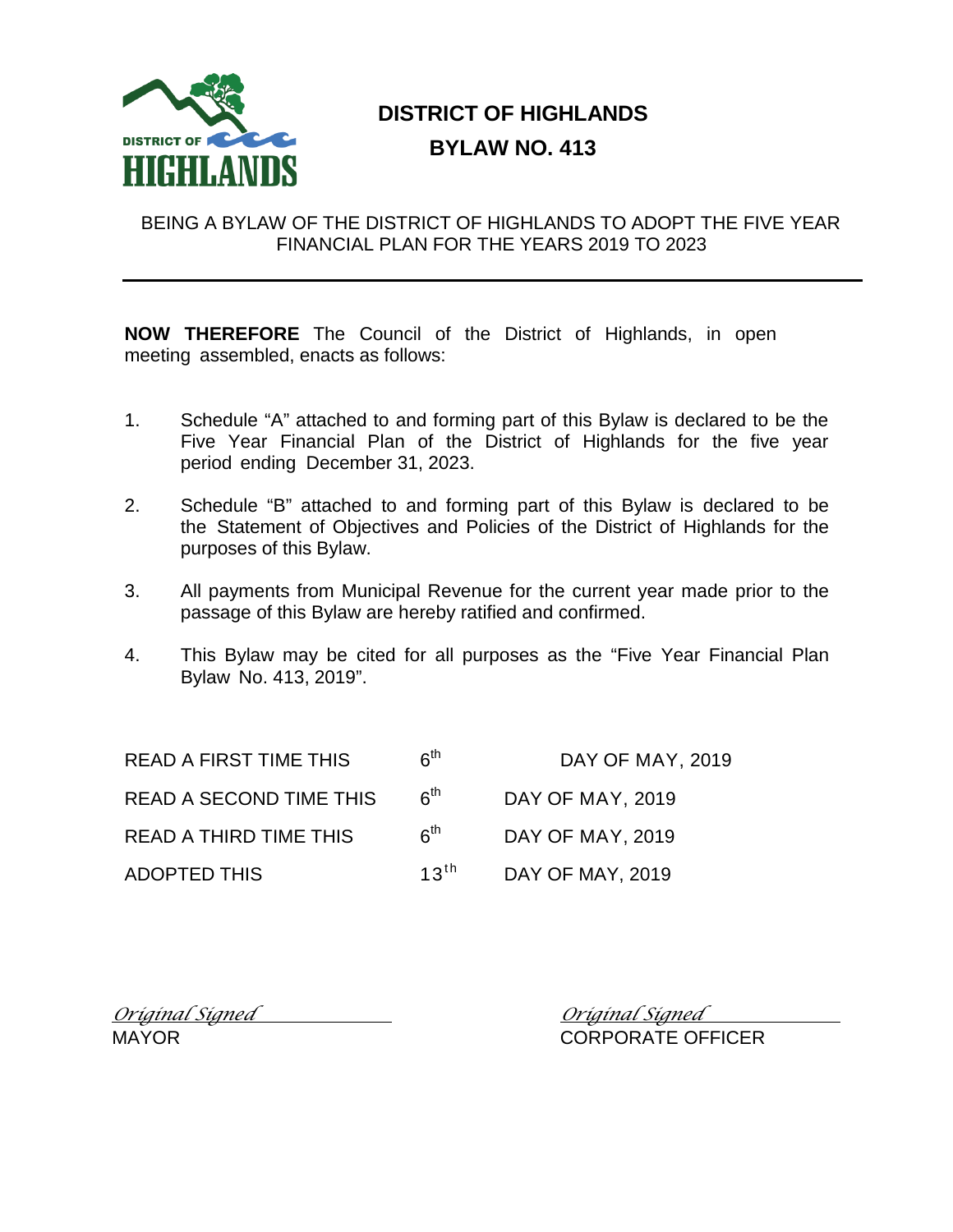## **Schedule "A" to Bylaw No. 413**

## **2019 – 2023 Financial Plan**

| <b>District of Highlands</b>            | <b>Consolidated Five Year Financial Plan</b> |               |               |               |               |
|-----------------------------------------|----------------------------------------------|---------------|---------------|---------------|---------------|
|                                         | 2019                                         | 2020          | 2021          | 2022          | 2023          |
|                                         | <b>Budget</b>                                | <b>Budget</b> | <b>Budget</b> | <b>Budget</b> | <b>Budget</b> |
| <b>Operating Revenues</b>               |                                              |               |               |               |               |
| Taxation                                | 1,954,500                                    | 1,995,100     | 2,049,700     | 2,099,500     | 2,153,300     |
| Sales of Services                       | 68,100                                       | 68,600        | 68,600        | 68,600        | 68,600        |
| Other Revenue                           | 57,200                                       | 82,200        | 59,700        | 59,700        | 59,700        |
| <b>Grants and Contributions</b>         | 771,000                                      | 617,000       | 617,000       | 617,000       | 617,000       |
| <b>Total Operating Revenues</b>         | 2,850,800                                    | 2,762,900     | 2,795,000     | 2,844,800     | 2,898,600     |
| <b>Operating Expenses</b>               |                                              |               |               |               |               |
| <b>General Government Services</b>      | 889,800                                      | 820,200       | 826,100       | 826,800       | 831,900       |
| <b>Protective Services</b>              | 477,300                                      | 447,500       | 451,800       | 472,100       | 493,700       |
| <b>Transportation Services</b>          | 298,000                                      | 272,100       | 281,300       | 290,800       | 300,400       |
| <b>Planning Services</b>                | 351,500                                      | 298,700       | 246,100       | 248,600       | 251,100       |
| <b>Recreation and Cultural Services</b> | 396,900                                      | 405,700       | 414,500       | 422,900       | 431,400       |
| <b>Total Operating Expenses</b>         | 2,413,500                                    | 2,244,200     | 2,219,800     | 2,261,200     | 2,308,500     |
| <b>Net from Operations</b>              | 437,300                                      | 518,700       | 575,200       | 583,600       | 590,100       |
| <b>Add</b>                              |                                              |               |               |               |               |
| Surplus Used for Capital and Project    | 145,200                                      | 85,000        | 30,000        | 40,000        | 58,500        |
| <b>Equity for Amortization</b>          | 875,900                                      | 875,900       | 875,900       | 875,900       | 875,900       |
| Reserves Used for Capital               | 437,500                                      | 948,500       | 240,000       | 265,000       | 265,000       |
| Proceeds of Debt                        |                                              |               |               |               |               |
| <b>Deduct</b>                           |                                              |               |               |               |               |
| <b>Capital Expenses</b>                 | 437,500                                      | 948,500       | 240,000       | 265,000       | 265,000       |
| <b>Amortization Expense</b>             | 875,900                                      | 875,900       | 875,900       | 875,900       | 875,900       |
| <b>Transfer to Reserves</b>             | 521,600                                      | 542,800       | 544,300       | 562,700       | 587,700       |
| Debt Servicing                          | 60,900                                       | 60,900        | 60,900        | 60,900        | 60,900        |
| <b>Total Budget for the Year</b>        |                                              |               |               |               |               |